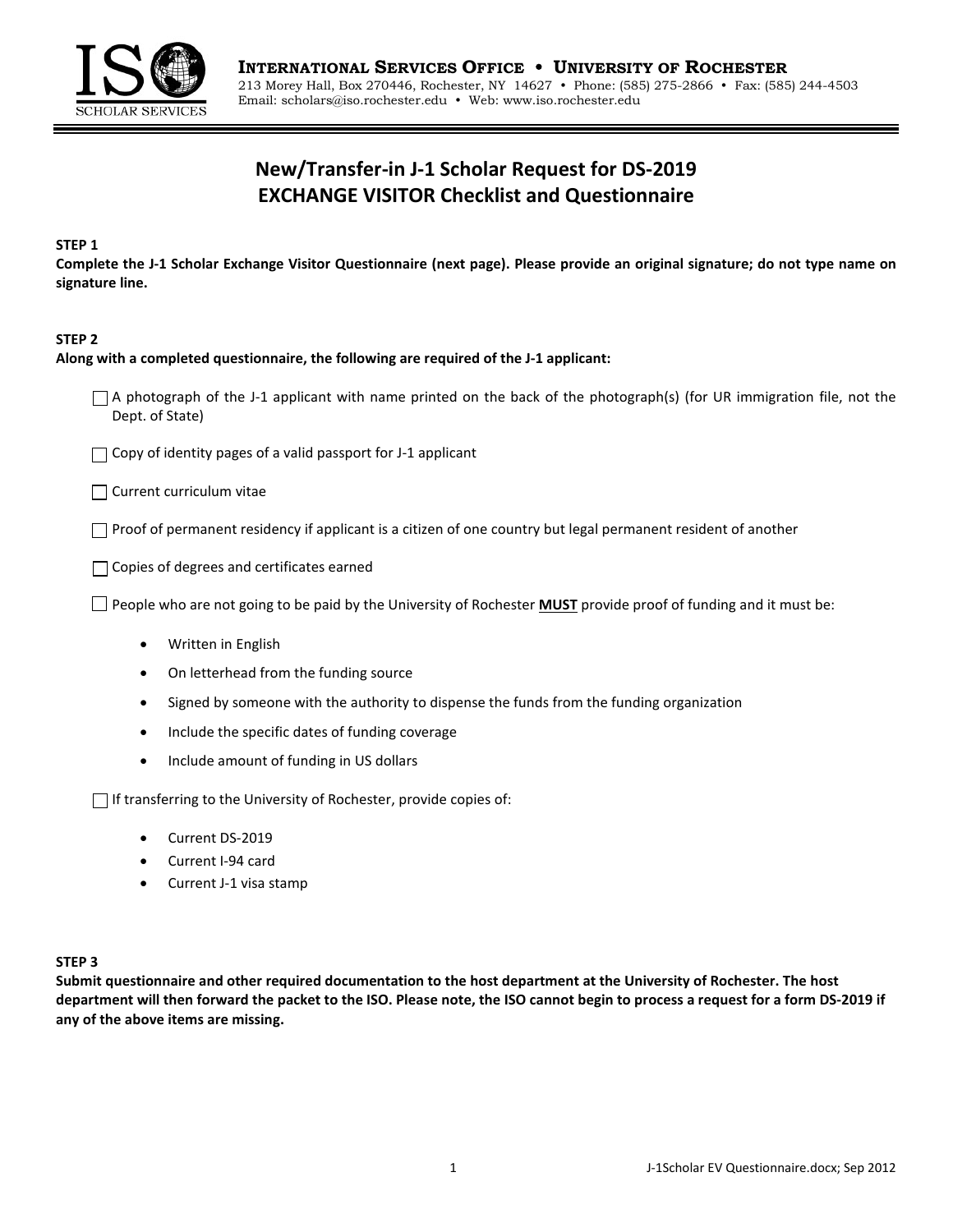

## **J-1 Scholar Exchange Visitor Questionnaire**

**Please provide answers to each of the following questions. For questions that are not applicable to you, please enter 'n/a'.** 

| 1. Name:                                                                                                                               |                           |             |
|----------------------------------------------------------------------------------------------------------------------------------------|---------------------------|-------------|
| surname or family name as on passport/birth reg.                                                                                       | given name                | middle name |
| Female<br>2. Gender<br>Male                                                                                                            |                           |             |
| 3. Name of University of Rochester Department where you will be an Exchange Visitor: _________________________________                 |                           |             |
| Married<br>4. Marital status:<br>Engaged                                                                                               | Not Married               |             |
| month/day/year                                                                                                                         | city<br>state or province | country     |
|                                                                                                                                        |                           |             |
|                                                                                                                                        |                           |             |
|                                                                                                                                        |                           |             |
| 9. Current or most recent position, occupation or profession, and name of employer or school, in country of legal permanent residence: |                           |             |
|                                                                                                                                        |                           |             |
|                                                                                                                                        |                           |             |
|                                                                                                                                        |                           |             |

#### 10. Specify degrees held, name of school, country where school is located, and year degrees were awarded:

| <b>Degree</b> | <b>Field of Study</b> | Name of School | <b>Country of School</b> | <b>Year Degree<br/>Awarded</b> |
|---------------|-----------------------|----------------|--------------------------|--------------------------------|
|               |                       |                |                          |                                |
|               |                       |                |                          |                                |
|               |                       |                |                          |                                |

11. Location of United States Embassy or Consulate at which you will apply for visa (Canadian citizens do not need a visa stamp in passport):

 $\mathcal{L} = \{ \mathcal{L} = \{ \mathcal{L} = \{ \mathcal{L} = \{ \mathcal{L} = \{ \mathcal{L} = \{ \mathcal{L} = \{ \mathcal{L} = \{ \mathcal{L} = \{ \mathcal{L} = \{ \mathcal{L} = \{ \mathcal{L} = \{ \mathcal{L} = \{ \mathcal{L} = \{ \mathcal{L} = \{ \mathcal{L} = \{ \mathcal{L} = \{ \mathcal{L} = \{ \mathcal{L} = \{ \mathcal{L} = \{ \mathcal{L} = \{ \mathcal{L} = \{ \mathcal{L} = \{ \mathcal{L} = \{ \mathcal{$ 

12. **Mailing address** outside the US where a FedEx may be sent, including **telephone** and **fax number** and **e-mail address**: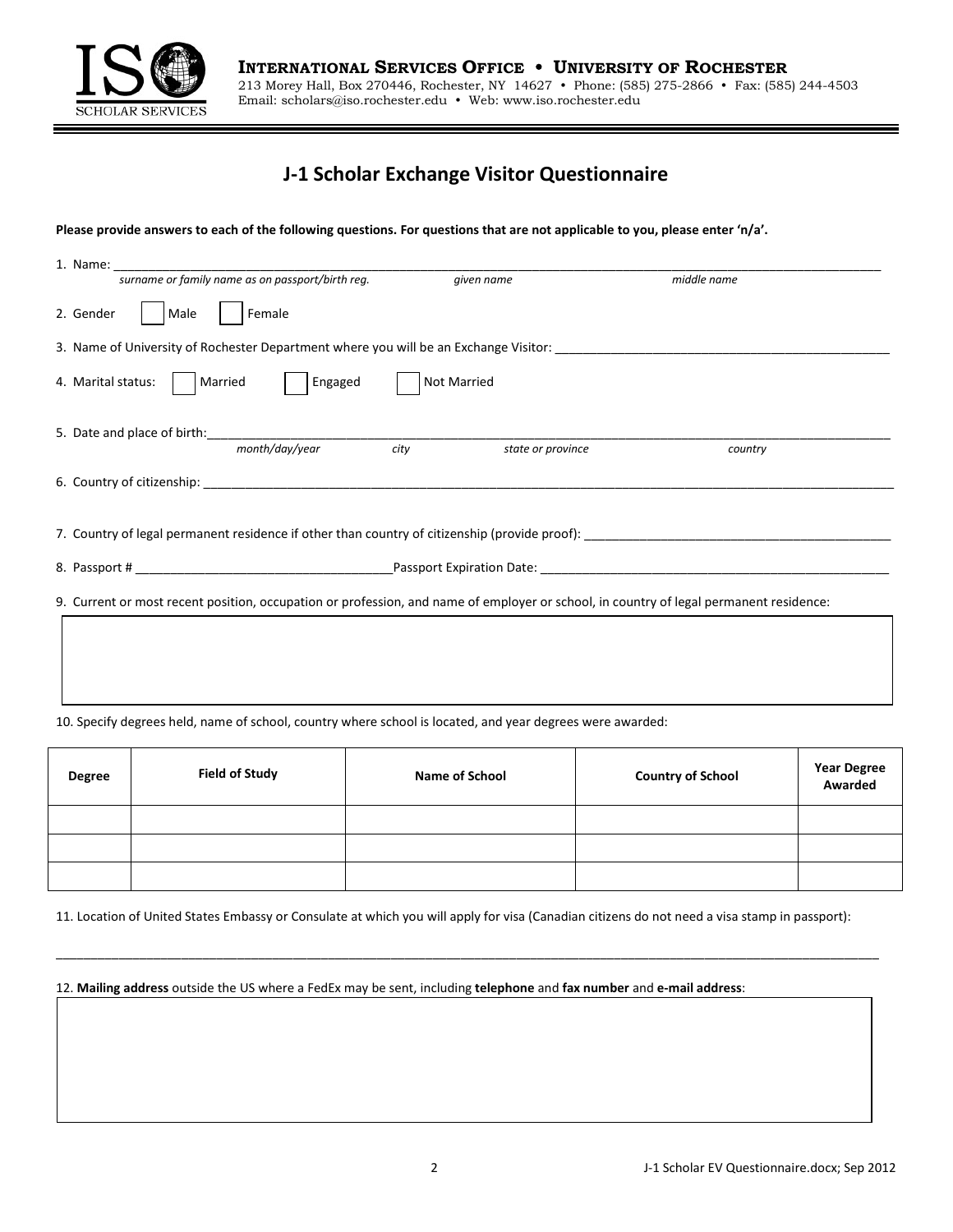#### 13. Provide your **foreign residential address**, **telephone**, **fax number** and/or **e-mail address**, if different than mailing address provided above. At least one complete foreign residence address is required; use a relative's address if necessary.

14. Provide a complete **name (and their relationship to you)**, **address**, **telephone**, **fax number** and/or **e-mail address** for a person to contact **in case of an emergency**:

15. Provide a complete history of your visits to the US for the past six years. List dates of stay and types of visas you used to enter the US. Be sure to include any time spent in the J nonimmigrant status. If you have never been to the US, please write N/A (not applicable.)

| Visa type                                                                                          | <b>Arrival date</b>                                                                                                                                                                                                                                                                                                                                                                                                                                               | Departure date                 |
|----------------------------------------------------------------------------------------------------|-------------------------------------------------------------------------------------------------------------------------------------------------------------------------------------------------------------------------------------------------------------------------------------------------------------------------------------------------------------------------------------------------------------------------------------------------------------------|--------------------------------|
|                                                                                                    |                                                                                                                                                                                                                                                                                                                                                                                                                                                                   |                                |
|                                                                                                    |                                                                                                                                                                                                                                                                                                                                                                                                                                                                   |                                |
|                                                                                                    |                                                                                                                                                                                                                                                                                                                                                                                                                                                                   |                                |
| 16. Have you ever been in the J-1 or J-2 nonimmigrant status?                                      | No<br>Yes                                                                                                                                                                                                                                                                                                                                                                                                                                                         |                                |
|                                                                                                    | If yes, list dates of stay in the United States while in J-1 or J-2 nonimmigrant status and the J category:                                                                                                                                                                                                                                                                                                                                                       |                                |
| Research Scholar<br>Student                                                                        | Professor                                                                                                                                                                                                                                                                                                                                                                                                                                                         | Short-term Scholar<br>Trainee  |
| <b>Medical Trainee</b>                                                                             | J-2 Dependent                                                                                                                                                                                                                                                                                                                                                                                                                                                     |                                |
| Arrival date: ____                                                                                 |                                                                                                                                                                                                                                                                                                                                                                                                                                                                   |                                |
| Yes<br>No                                                                                          | 17. Have you ever applied for a waiver of the two-year home residence requirement associated with the J visa?<br>If yes, was it approved?<br>Yes<br>No<br>Note: If you were in the US in the J nonimmigrant status sponsored by any organization, in any J category, for six months or more during the last<br>twelve months, the University is prohibited from issuing a DS-2019 certificate for a participant to begin a "new" J program with the University in | Pending                        |
| "transfer" to the University's J Exchange Visitor Program may be possible.                         | the category of a professor or research scholar until you have resided outside of the US for twelve months. However, in some circumstances a                                                                                                                                                                                                                                                                                                                      |                                |
| 18. Are you physically located in the:     United States                                           |                                                                                                                                                                                                                                                                                                                                                                                                                                                                   | Other Country (please specify: |
| 19. If you are currently in the United States, are you requesting:                                 |                                                                                                                                                                                                                                                                                                                                                                                                                                                                   |                                |
|                                                                                                    | A transfer from current J program to the University of Rochester J program                                                                                                                                                                                                                                                                                                                                                                                        |                                |
|                                                                                                    | to                                                                                                                                                                                                                                                                                                                                                                                                                                                                |                                |
| 20. Indicate current nonimmigrant status and expiration date:<br>(If you are in the United States) | status                                                                                                                                                                                                                                                                                                                                                                                                                                                            | expiration date                |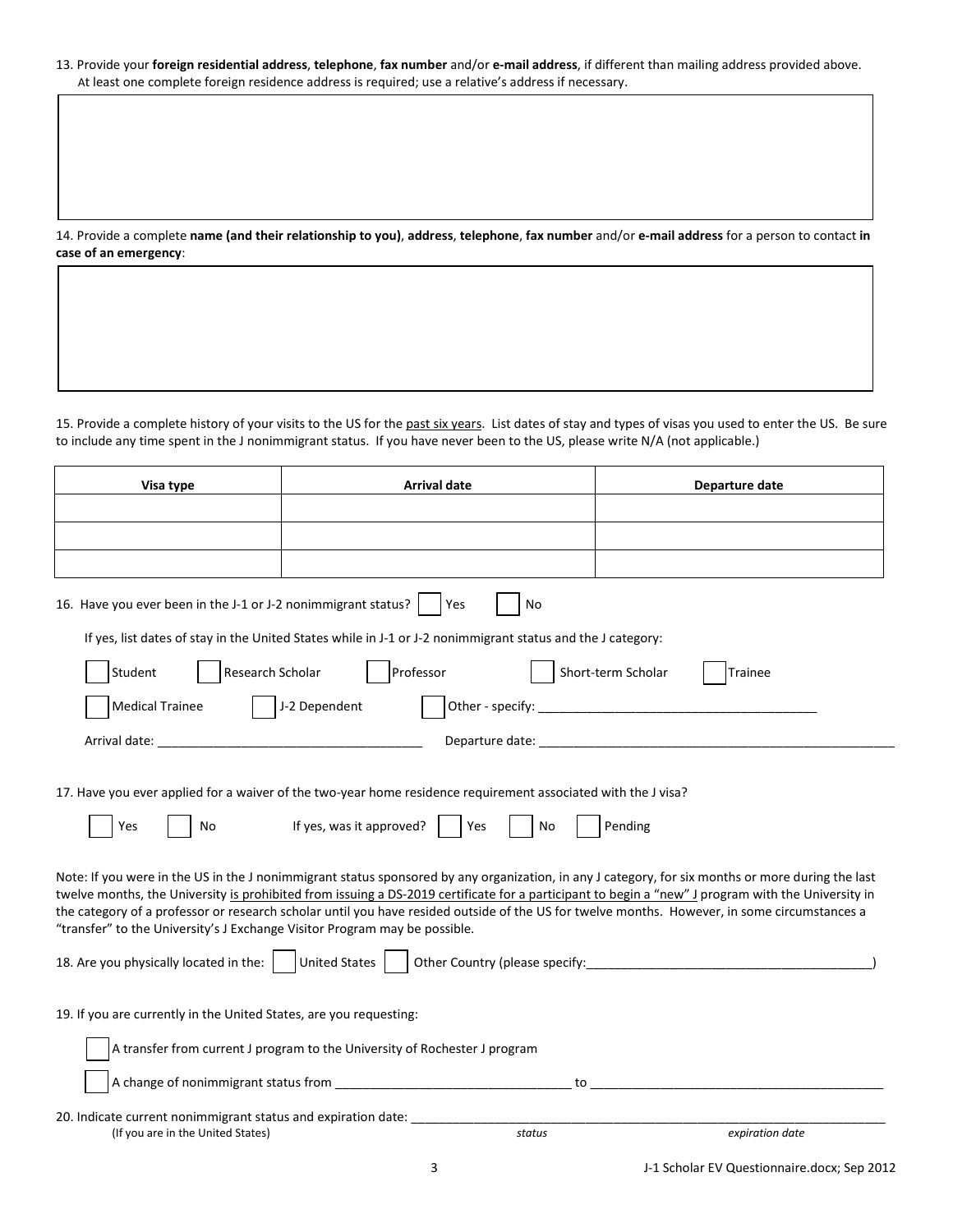|                                                   |                                                | 21. If you are in the United States, indicate last date of entry and port of entry:                | date of entry                                                                                                         | port of entry                                                                                                                                            |
|---------------------------------------------------|------------------------------------------------|----------------------------------------------------------------------------------------------------|-----------------------------------------------------------------------------------------------------------------------|----------------------------------------------------------------------------------------------------------------------------------------------------------|
|                                                   |                                                | 22. Indicate the following relatives who are permanent residents or citizens of the United States: |                                                                                                                       |                                                                                                                                                          |
|                                                   |                                                |                                                                                                    |                                                                                                                       |                                                                                                                                                          |
| spouse                                            | parent                                         | child (specify age_____                                                                            |                                                                                                                       | person you are engaged to be married to                                                                                                                  |
|                                                   |                                                | If engaged to a United States citizen, indicate date of the pending marriage:                      |                                                                                                                       |                                                                                                                                                          |
|                                                   |                                                | US Immigration Office in the US or at a US Embassy or Consulate outside the US?                    |                                                                                                                       | 23. Have you ever filed, or has anyone ever filed for you, any forms, petitions, applications or labor certification for lawful permanent residence at a |
| Yes                                               | No                                             |                                                                                                    |                                                                                                                       |                                                                                                                                                          |
| If yes, please explain:                           |                                                |                                                                                                    |                                                                                                                       |                                                                                                                                                          |
|                                                   |                                                |                                                                                                    |                                                                                                                       |                                                                                                                                                          |
|                                                   |                                                | 24. Has any US visa application of any kind filed by you or for you ever been denied?              | Yes                                                                                                                   | No                                                                                                                                                       |
| If yes, please explain:                           |                                                |                                                                                                    |                                                                                                                       |                                                                                                                                                          |
|                                                   |                                                |                                                                                                    | 25. Are you, or any family members who will be accompanying you, in US exclusion or deportation proceedings?          | No<br>Yes                                                                                                                                                |
| If yes, please explain:                           |                                                |                                                                                                    |                                                                                                                       |                                                                                                                                                          |
|                                                   |                                                |                                                                                                    |                                                                                                                       | 26. Have you or any accompanying family member ever been arrested or convicted for any offense or crime, even though subject of a pardon,                |
| amnesty, or other similar legal action?           |                                                | Yes<br>No                                                                                          |                                                                                                                       |                                                                                                                                                          |
| If yes, please explain:                           |                                                |                                                                                                    |                                                                                                                       |                                                                                                                                                          |
|                                                   |                                                |                                                                                                    |                                                                                                                       |                                                                                                                                                          |
|                                                   |                                                |                                                                                                    | 37. If you are married, you must check one box. My spouse and/or children (single and under twenty-one years of age): |                                                                                                                                                          |
|                                                   |                                                |                                                                                                    | will be accompanying me to the University of Rochester and traveling at the same time as me.                          |                                                                                                                                                          |
|                                                   |                                                | will be accompanying me to the University of Rochester and traveling separately from me.           |                                                                                                                       |                                                                                                                                                          |
|                                                   | will remain outside of the United States.      |                                                                                                    |                                                                                                                       |                                                                                                                                                          |
|                                                   | currently reside with me in the United States. |                                                                                                    |                                                                                                                       |                                                                                                                                                          |
| complete the J-1 Scholar Dependent Questionnaire. |                                                |                                                                                                    |                                                                                                                       | If spouse and/or children who are single and under twenty-one years of age will be accompanying you to the University of Rochester, please               |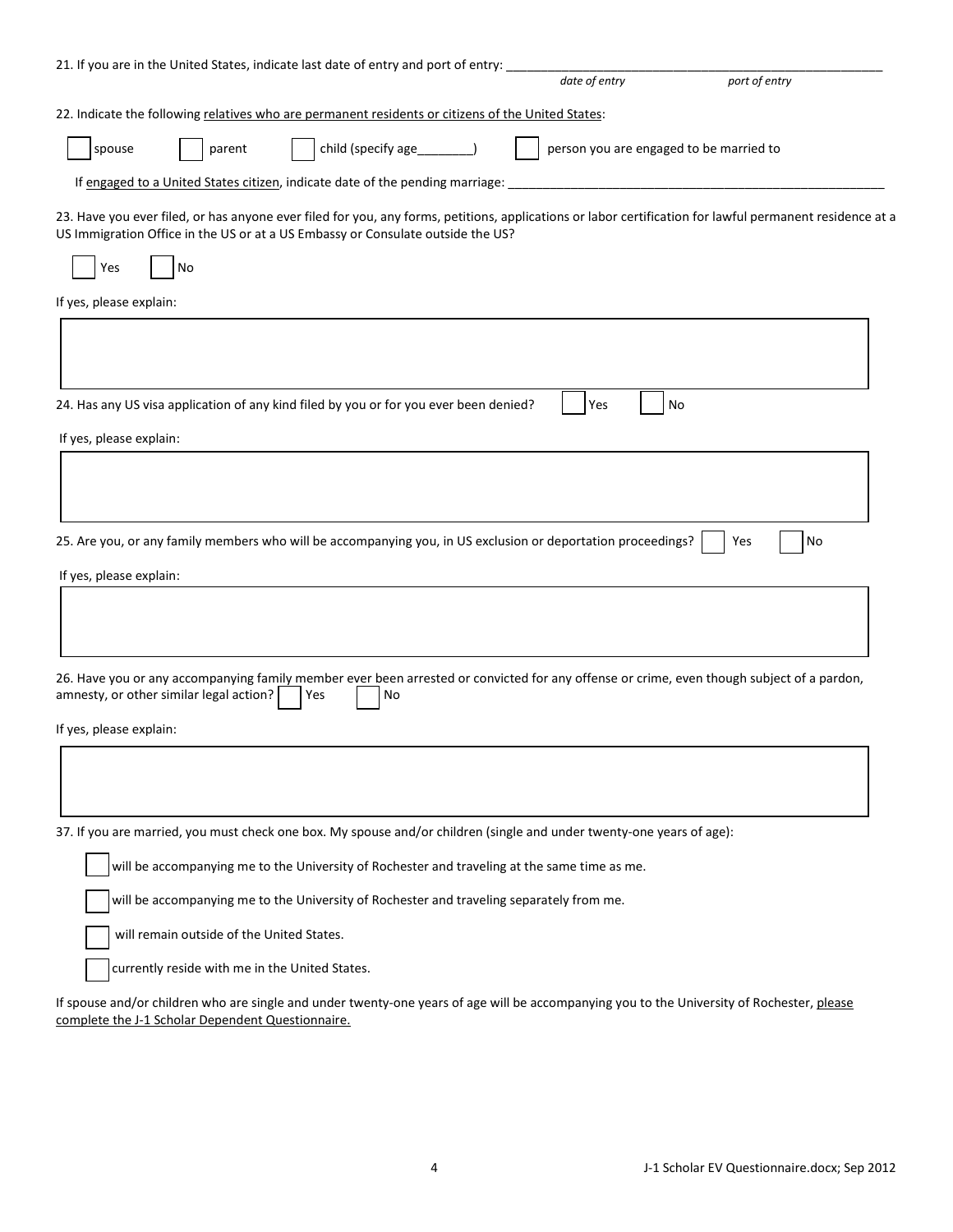### **Funding and Insurance Requirements.**

Per ISO policy, exchange visitors must maintain a minimum of \$2,333 per month (\$28,000 per year), and an additional \$500 per month for each accompanying dependent. When the funding is questionable, the hiring department will need to guarantee support before ISO will issue a DS-2019. The US Embassy or Consulate will also need to see the funding documents at the time of visa application by the Exchange Visitor.

| Will you be paid through the University payroll system? $\vert$   Yes<br>If no, how will you be supported during your stay in the US? | 1No |  |  |
|---------------------------------------------------------------------------------------------------------------------------------------|-----|--|--|
|                                                                                                                                       |     |  |  |

#### **People who are not paid by the University of Rochester MUST provide proof of funding.**

- 1. Proof of funding must be:
- 2. Written in English
- 3. On letterhead from the funding source
- 4. Signed by someone with the authority to dispense the funds from the funding organization
- 5. Include the specific dates of funding coverage
- 6. Include amount of funding in US dollars

**Health insurance-** If not provided as a benefit, you must purchase an individual or family health insurance plan, which is very expensive. Policies must meet or exceed the requirements as set by the U.S. Department of State. Failure to purchase or maintain proper health insurance may be grounds for termination of the J status.

Will you receive health insurance from the University of Rochester as a benefit of your appointment?  $\vert$  Yes  $\vert$  No

#### **The Exchange Visitor must have enough funding to provide the following for him/herself and all accompanying family members**. Departments are encouraged to work out a realistic budget with Exchange Visitors prior to arrival in the US.

- 1. Housing (\$4,800-9,600 per year)
- 2. Food (\$4,000-6,000 per year)
- 3. Clothing
- 4. Childcare (\$7,800-10,400 per year)
- 5. Travel expenses
- 6. Moving and settlement expenses to Rochester (\$1,000- 2,000)
- 7. Transportation (vehicle, insurance, maintenance)
- 8. Uncovered dental and medical care expenses (prescriptions, contraceptives, doctor visits)
- 9. Utilities e.g. gas, electric, telephone, internet (\$1,500- 2,500 per year)
- 10. Return transportation home
- 11. Other miscellaneous expenses

| <b>Type of Funds</b>              | <b>Amount Per</b><br>Month or | Year | <b>Name of Funding Source</b> |  |
|-----------------------------------|-------------------------------|------|-------------------------------|--|
| <b>University of Rochester</b>    |                               |      |                               |  |
| <b>Foreign Employer</b>           |                               |      |                               |  |
| <b>Foreign Government</b>         |                               |      |                               |  |
| <b>International Organization</b> |                               |      |                               |  |
| <b>Foreign University</b>         |                               |      |                               |  |
| <b>Personal Funds</b>             |                               |      |                               |  |
| Other                             |                               |      |                               |  |
| Total Funding = $$$ $\_\$         | from<br>in US dollars         | date | to to<br>date                 |  |

Is there any other information the University of Rochester needs to know to process your J Exchange Visitor Program request?